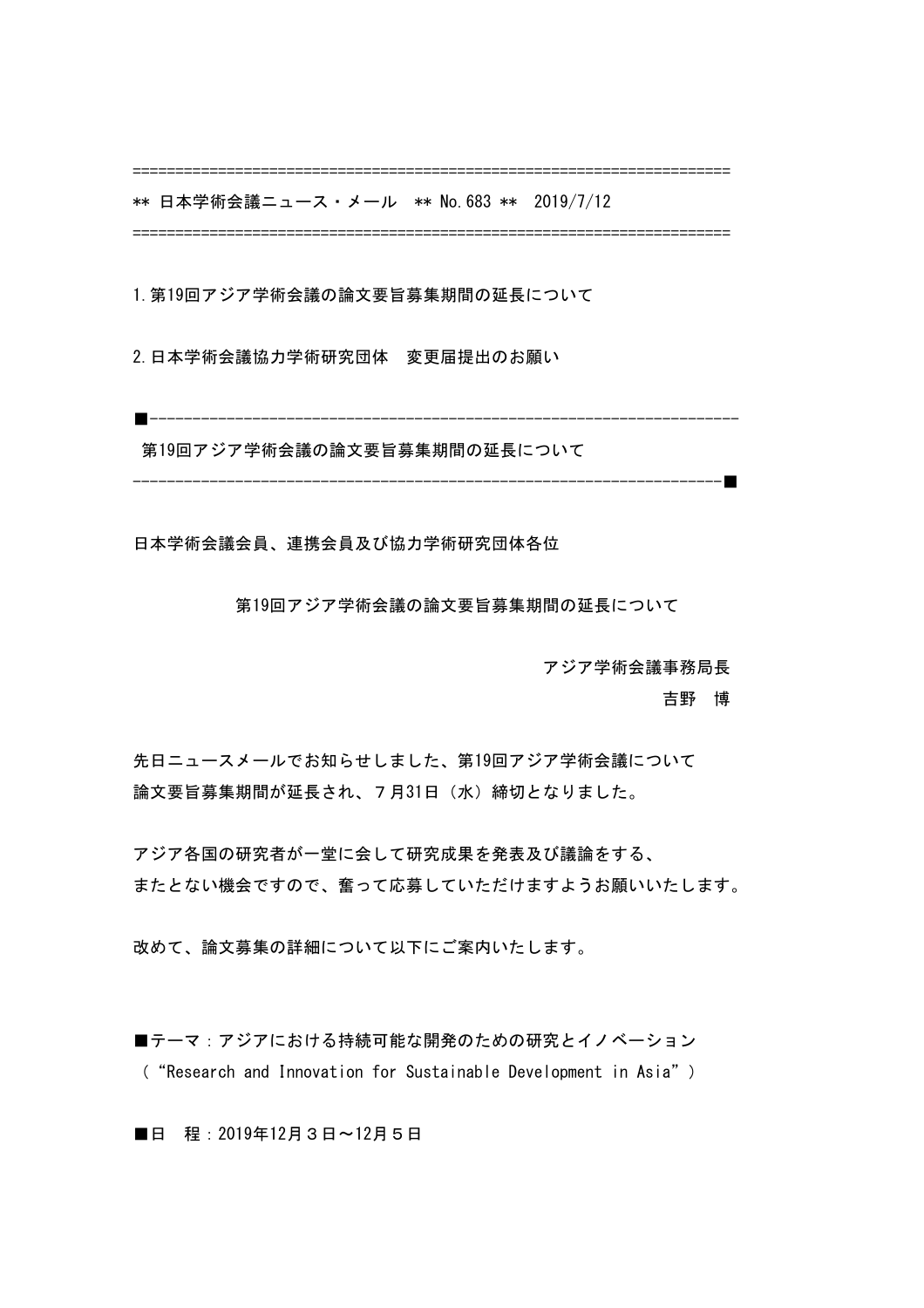## ■会 場:グランドアマラホテル (ミャンマー・ネピドー)

www.grandamarahotel.com

■主 催:The Myanmar Academy of Arts and Science

■スケジュール

2019年7月31日: 論文要旨(Abstract)提出期限 2019年8月30日: 審査結果通知(Notification of Acceptance of Paper) 2019年10月5日: 論文全文(Full Paper)提出期限 2019年11月12日: プレゼン資料 (presentation material) 提出期限

■使用言語 英語

■ (論文募集テーマ)

1. Revitalize Asian Partnership for achieving Sustainable Development

• Ensure access to affordable, reliable, sustainable and modern energy for all

• Build resilient infrastructure, promote sustainable industrialization and foster innovation

• Development of Healthy Cities

• Take urgent action to mitigate and adapt to climate change and its impact

・ Disaster Risk Reduction

2. Promote Skills Development for Economic Growth

• Decent work, economic growth and employment

• Quality education, ensure inclusive and quality education for all and promote lifelong learning

• Ensure that all girls and boys take completely free, equitable and quality primary

and secondary education

• Ensure that all learners acquire the knowledge and skills needed to promote sustainable development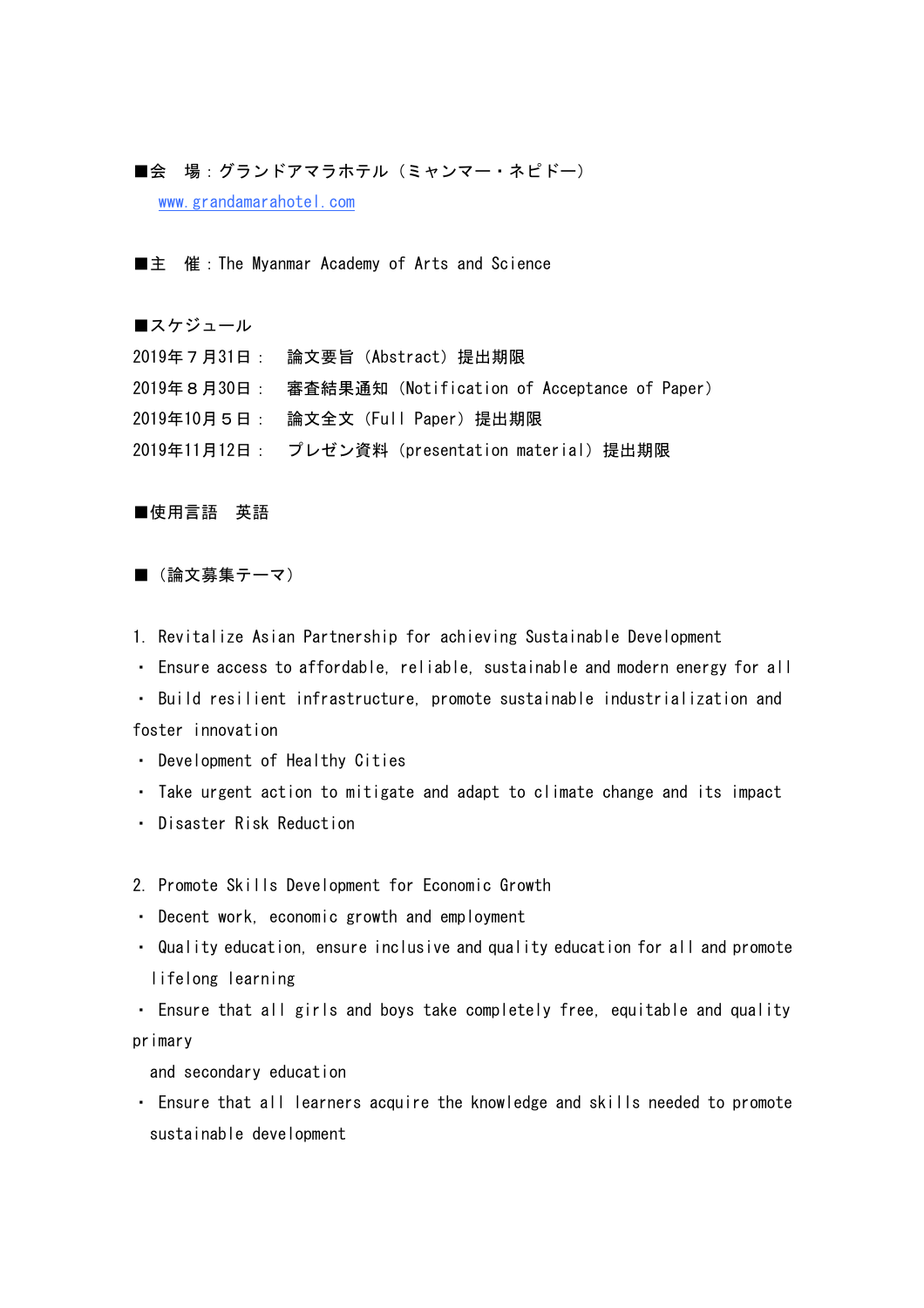- 3. Diversify Utilization of Natural Resources for Sustainable Development
- ・ Ensure access to water and sanitation for all
- Ensure sustainable consumption and production patterns of energy sources
- Conserve and sustainable use of the oceans, seas and marine resources and protect rivers
- ・ Manage forests and halt biodiversity loss
- 4. Alleviate Poverty through Socio-economic Development
- ・ End poverty in all its forms everywhere
- End hunger, achieve food security and promote sustainable agriculture
- Medical care for good health and well-being

受領したアブストラクトにつきましては、主催アカデミーである The Myanmar Academy of Arts and Scienceが慎重に審査し、 発表するに相応しいと判断されたアブストラクトについては 採用通知を8月30日までにお送りします。

第19回アジア学術会議における論文募集の詳細については以下をご覧ください。

・第19回アジア学術会議専用サイト(主催アカデミーHP) http://www.maas.edu.mm/sca19/

・問合せ先

(日本学術会議事務局 アジア学術会議事務局)

Email: sca\_secretariat\*cao.go.jp

(\*を@に変更して送信して下さい)

Tel: 03-3403-1949

(主催アカデミー The Myanmar Academy of Arts and Science)

Email: sca19@maas.edu.mm

Tel: +95(1)539635

■---------------------------------------------------------------------

日本学術会議協力学術研究団体 変更届提出のお願い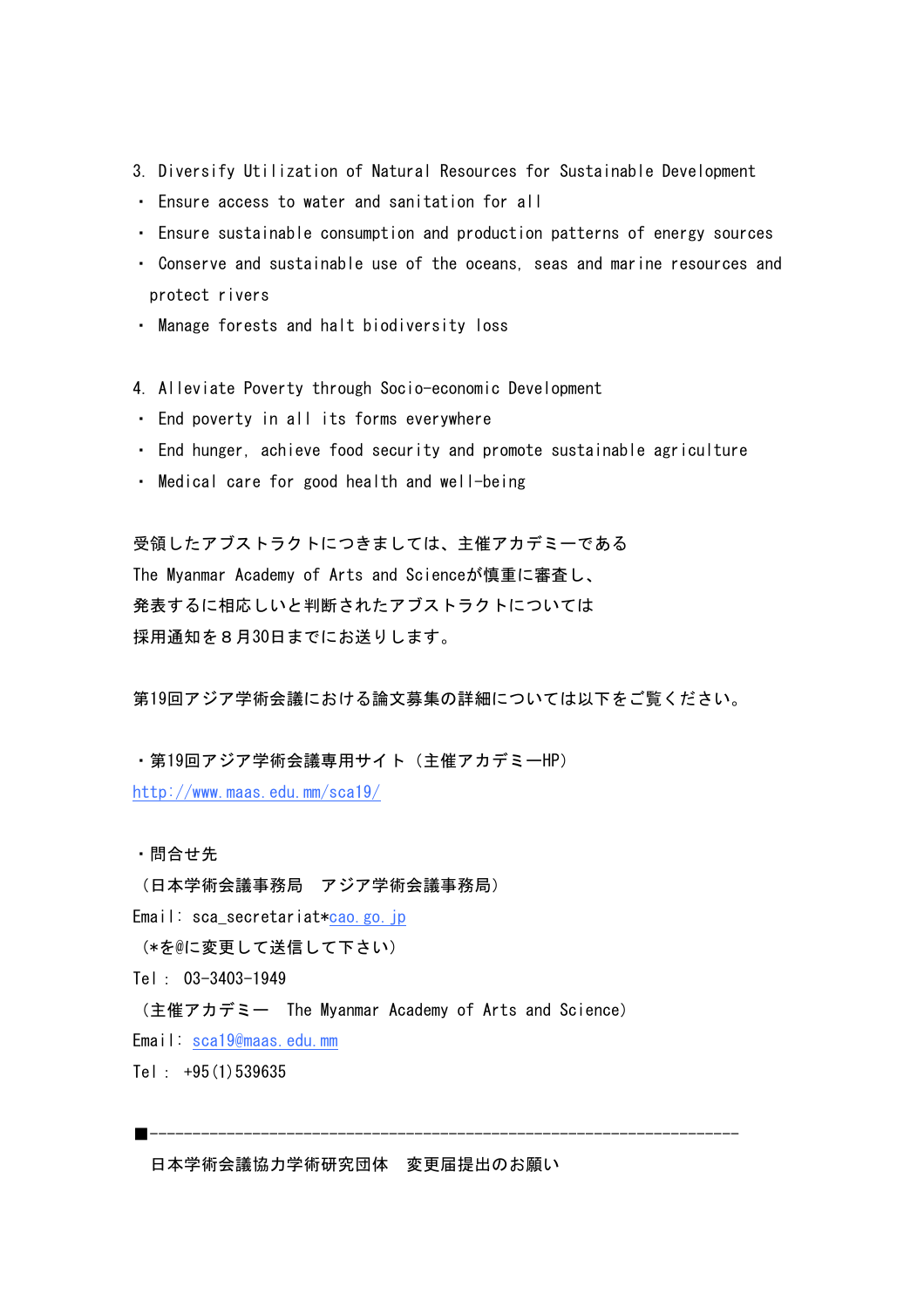---------------------------------------------------------------------■

日本学術会議 協力学術研究団体 御中

平素より日本学術会議の活動にご協力いただき、ありがとうございます。

日本学術会議協力学術研究団体規程により、 団体の届出内容(代表者、事務局所在地、連絡先、URL等)に変更が生じた場合には、 速やかに文書(変更届)を郵送いただくこととなっております。

様式は以下URLからダウンロードできますので、 届出内容に変更が生じた団体におかれましては

ご対応いただきますようお願いいたします。

URL: http://www.scj.go.jp/ja/group/dantai/index.html

現在の届出内容を確認されたい場合は、 以下の問合せメールアドレスまでご連絡ください。 PDFにてお送りします。

なお、学会名鑑とは協力体制にありますが、登録内容等が異なっております。 学会名鑑を更新しただけでは、変更届の提出とはなりませんのでご注意ください。

【問合せ先】

日本学術会議事務局 協力学術研究団体担当

sci.kyoryoku-dantai\*cao.go.jp

(\*を@に変更して送信して下さい)

★-------------------------------------------------------------------☆

日本学術会議では、Twitterを用いて情報を発信しております。

 アカウントは、@scj\_info です。

 日本学術会議広報のTwitterのページはこちらから

 http://krs.bz/scj/c?c=373&m=44604&v=abb4034e